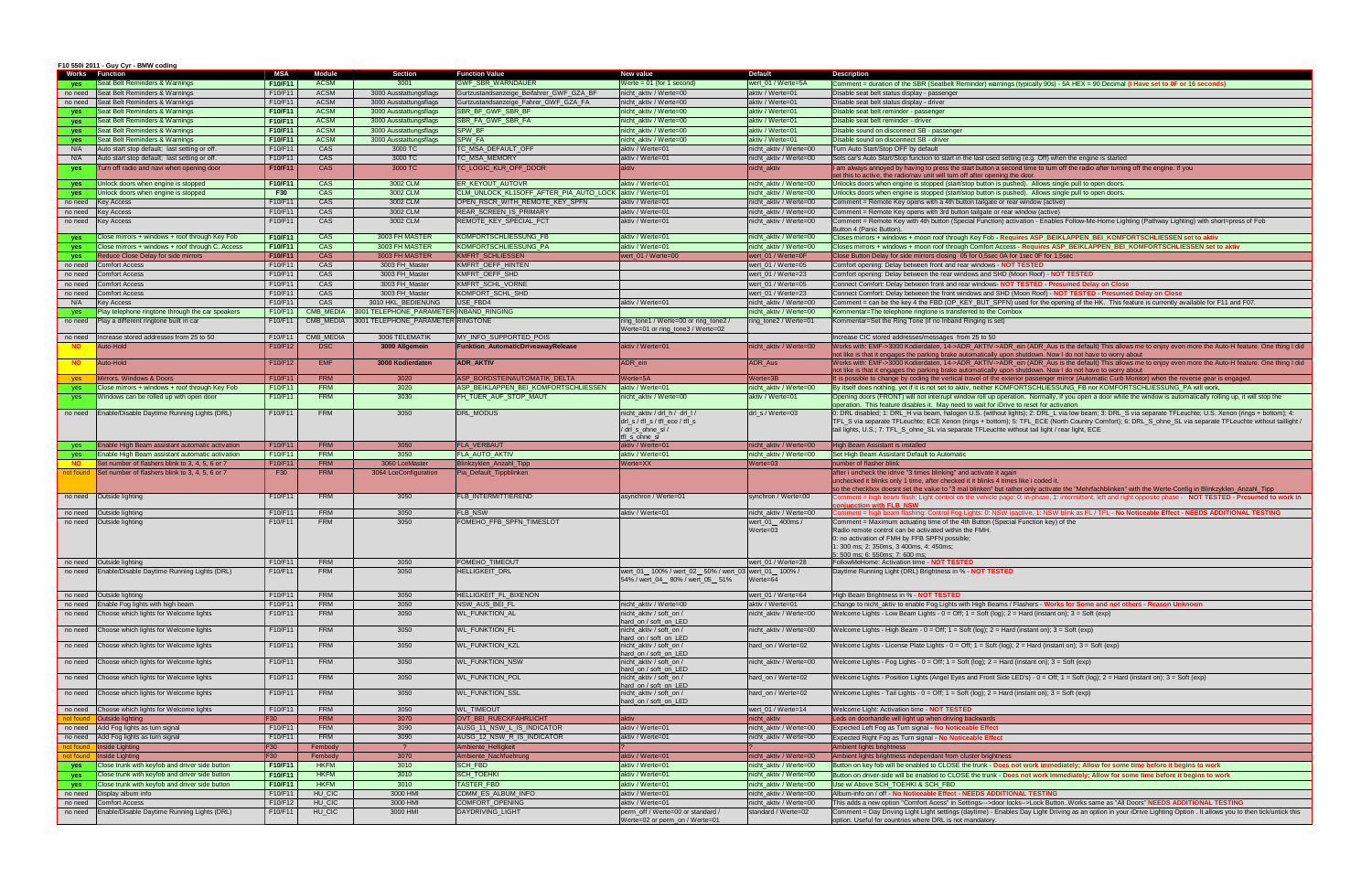| Kommentar=Scheunert Bernd EI-42 - No Noticeable Effect (This is for ECO-Pro)                                                                                    |
|-----------------------------------------------------------------------------------------------------------------------------------------------------------------|
| Enable Efficient Dynamics Sport CID (Added Sport Displays the Vehicle Info screen (Power & Torque Meters)). Added Sport Displays shortcut to the Dynmiac Drive  |
| Control Sport Mode Screen. - For some, the Sport Displays screens work; however, they are fixed in kW and Nm units even after enabling                          |
| EFF DYN SPORT UNIT, in which case see KOMBI / 3008 PIA Einheiten / DREHMOMENT and LEISTUNG for workaround to force units in hp and ft Ib.                       |
| For 550i cars the gauges appear, but do not function at all - presume the issue is with the N63 engine not having the required data stream.                     |
|                                                                                                                                                                 |
| Added "Power" and "Torque" to the Settings=>Language/Units screen for use with EFF DYN SPORT CID; however, the Power choices between kW, and hp and             |
| Torque choices between Nm, ft lb, and Kg/m, can not be set. - NEEDS ADDITIONAL TESTING                                                                          |
| Enable Efficient Dynamics System CID (Added EfficientDynamics INFO to the Vehicle Info=> Efficient Dynamics screen (e.g. Climate and Battery animations)).      |
| Consumption History still lacks Histogram and ECO PRO Tips is greyed out. Note: On 2011 F10, without ECO PRO, it also added "Configure ECO PRO" to the          |
| Settings=>Driving mode screen. Since there is no actual ECO PRO Functionality, as it is not part of the MY 2011 Dynamic Driving Control, "Configure ECO PRO" in |
| nonfunctional.                                                                                                                                                  |

### bert shall be shown on map

## PEEDLOCK\_X\_KMH\_MIN and SPEEDLOCK\_X\_KMH\_MAX.

| to test     | Car Dynamics                                     | F <sub>10</sub>                  | HU CIC        | 3000 HMI                 | <b>DSC OFF</b>                                                                                                                        | aktiv / Werte=01                                                  | nicht_aktiv / Werte=00               | If you code HU_CIC / HU_NBT => DSC_OFF = aktiv, can you then go into the CIC Drive Settings and Make Checkbox to disable DSC?                                                                                                                                                                                                                      |
|-------------|--------------------------------------------------|----------------------------------|---------------|--------------------------|---------------------------------------------------------------------------------------------------------------------------------------|-------------------------------------------------------------------|--------------------------------------|----------------------------------------------------------------------------------------------------------------------------------------------------------------------------------------------------------------------------------------------------------------------------------------------------------------------------------------------------|
| N/A         | Car Info display                                 | F10/F11                          | HU_CIC        | 3000 HMI                 | <b>EFF DYN SAILING</b>                                                                                                                | aktiv / Werte=01                                                  | nicht_aktiv / Werte=00               | Kommentar=Scheunert Bernd EI-42 - No Noticeable Effect (This is for ECO-Pro)                                                                                                                                                                                                                                                                       |
| <b>NO</b>   | Car Info display                                 | F10/F1                           | HU_CIC        | 3000 HMI                 | EFF_DYN_SPORT_CID                                                                                                                     | aktiv / Werte=01                                                  | <mark>nicht_aktiv / Werte=00_</mark> | Enable Efficient Dynamics Sport CID (Added Sport Displays the Vehicle Info screen (Power & Torque Meters)). Added Sport Displays shortcut to the Dynmiac Drive                                                                                                                                                                                     |
|             |                                                  |                                  |               |                          |                                                                                                                                       |                                                                   |                                      | Control Sport Mode Screen. - For some, the Sport Displays screens work; however, they are fixed in kW and Nm units even after enabling                                                                                                                                                                                                             |
|             |                                                  |                                  |               |                          |                                                                                                                                       |                                                                   |                                      | EFF_DYN_SPORT_UNIT, in which case see KOMBI / 3008 PIA_Einheiten / DREHMOMENT and LEISTUNG for workaround to force units in hp and ft lb.                                                                                                                                                                                                          |
|             |                                                  |                                  |               |                          |                                                                                                                                       |                                                                   |                                      | For 550i cars the gauges appear, but do not function at all - presume the issue is with the N63 engine not having the required data stream.                                                                                                                                                                                                        |
|             |                                                  |                                  |               |                          |                                                                                                                                       |                                                                   |                                      |                                                                                                                                                                                                                                                                                                                                                    |
| <b>NO</b>   | <b>Add Power and Torque display</b>              | F10/F1'                          | HU_CIC        | 3000 HMI                 | EFF DYN SPORT UNIT                                                                                                                    | aktiv / Werte=01                                                  | nicht_aktiv / Werte=00               | Added "Power" and "Torque" to the Settings=>Language/Units screen for use with EFF_DYN_SPORT_CID; however, the Power choices between kW, and hp and                                                                                                                                                                                                |
|             |                                                  |                                  |               |                          |                                                                                                                                       |                                                                   |                                      | orque choices between Nm, ft lb, and Kg/m, can not be set. - NEEDS ADDITIONAL TESTIN                                                                                                                                                                                                                                                               |
| <b>NO</b>   | <b>Car Info display</b>                          | <u> F10/F11_</u>                 | HU_CIC        | 3000 HMI                 | EFF_DYN_SYS_CID                                                                                                                       | aktiv / Werte=01                                                  | <u>nicht_aktiv / Werte=00</u>        | Enable Efficient Dynamics System CID (Added EfficientDynamics INFO to the Vehicle Info=> Efficient Dynamics screen (e.g. Climate and Battery animations)).                                                                                                                                                                                         |
|             |                                                  |                                  |               |                          |                                                                                                                                       |                                                                   |                                      | Consumption History still lacks Histogram and ECO PRO Tips is greyed out. Note: On 2011 F10, without ECO PRO, it also added "Configure ECO PRO" to the                                                                                                                                                                                             |
|             |                                                  |                                  |               |                          |                                                                                                                                       |                                                                   |                                      | Settings=>Driving mode screen. Since there is no actual ECO PRO Functionality, as it is not part of the MY 2011 Dynamic Driving Control, "Configure ECO PRO" in                                                                                                                                                                                    |
|             |                                                  |                                  |               |                          |                                                                                                                                       |                                                                   |                                      | onfunctional.                                                                                                                                                                                                                                                                                                                                      |
| yes         | Enable High Beam assistant automatic activation  | F10/F11                          | HU CIC        | 3000 HMI                 | <b>HIGH BEAM ASSISTANT</b>                                                                                                            | aktiv / Werte=01                                                  | nicht_aktiv / Werte=00               | Enable High Beam Assistant                                                                                                                                                                                                                                                                                                                         |
| not found   | Car Info display                                 | F10                              | HU_CIC        | 3000                     | HINTERGRUND FARBE TAG                                                                                                                 | Grau                                                              | Orange                               | Grey or orange lines at the bottm of the kombi display                                                                                                                                                                                                                                                                                             |
| <b>NO</b>   | <b>Inside Lighting</b>                           | F30                              | HU CIC        | 3000 HMI                 | <u>HELLIGKEIT AMBILIGHT</u>                                                                                                           |                                                                   |                                      | Adds "Brightness" Slider (-5/+5) on Settings=>Lights Screen. Slider is non-functional                                                                                                                                                                                                                                                              |
| <b>NO</b>   | <b>Audio</b>                                     | F <sub>10</sub> /F <sub>11</sub> | HU_CIC        | 3000 HMI                 | HIGH_END_AUDIO_MENUE                                                                                                                  | <u>volle insz-</u>                                                | kein_menue / Werte=00                | Displays B & O sound menu - Removes L7 Surround Checkbox and Adds Bang & Oulfsen Menu to Settings=>Tone Screen with Studio and Expanded                                                                                                                                                                                                            |
|             |                                                  |                                  |               |                          |                                                                                                                                       |                                                                   |                                      | <b>Settings - Nonfunctional</b>                                                                                                                                                                                                                                                                                                                    |
| N/A         | <b>HUD Display</b>                               | F10/F11                          | HU_CIC        | 3000 HMI                 | <b>HUD DISTANCE INFO</b>                                                                                                              | aktiv / Werte=01                                                  | nicht_aktiv / Werte=00               | Enables Adapative Cruise Control iBrake Distance in HUD - NOT TESTED                                                                                                                                                                                                                                                                               |
| yes         | Enable Turn Signal in HUD                        | F10/F11                          | HU_CIC        | 3000 HMI                 | <b>HUD_TURNSIGNAL</b>                                                                                                                 | aktiv / Werte=01                                                  | nicht_aktiv / Werte=00               | Enables Turn Signals in HUD - Use w/ KOMBI / 3000 Anzeige_Konfiguration /BLINKER_HUD_ENABLE - Must Enable "Turn indicator" Checkbox in                                                                                                                                                                                                             |
|             |                                                  |                                  |               |                          |                                                                                                                                       |                                                                   |                                      | ttings=>Heads-Up Display to work.                                                                                                                                                                                                                                                                                                                  |
| yes         | Audio                                            | F10/F11                          | HU_CIC        | 3000 HMI                 | L7_SURROUND_CONFIG                                                                                                                    | aktiv / Werte=01                                                  | nicht_aktiv / Werte=00               | Replaces "Surround" on/off checkbox with "L7 Surround" Slider (-5/+5) on Settings=>Tone screen. - Slider still appears to function as off (full left) and on (any                                                                                                                                                                                  |
|             |                                                  |                                  |               |                          |                                                                                                                                       |                                                                   |                                      | tting other than full left)                                                                                                                                                                                                                                                                                                                        |
| yes         | Audio                                            | F10/F11                          | HU_CIC        | 3000 HMI                 | LOGIC7_SYMBOL                                                                                                                         | aktiv / Werte=01                                                  | nicht_aktiv / Werte=00               | Changes "Surround" on/off Checkbox to "L7 Surround" checkbox and adds the Logic7 Logo to right of the L7 Surround Checkbox on Settings=>Tone                                                                                                                                                                                                       |
|             |                                                  |                                  |               |                          |                                                                                                                                       |                                                                   |                                      |                                                                                                                                                                                                                                                                                                                                                    |
| NO.         | Car Info display                                 | <mark>-10/F11</mark>             | HU_CIC        | 3000 HMI                 | M_DIGITAL_TACHO                                                                                                                       | aktiv / Werte=01                                                  | <mark>nicht_aktiv / Werte=00_</mark> | Enables "Digital tachometer" checkbox on Settings=>Info Display screen. Can not be checked - non functional. NEEDS ADDITIONAL TESTING                                                                                                                                                                                                              |
| <b>NO</b>   | Car Info display                                 | F10/F11                          | HU_CIC        | 3000 HMI                 | M_DIGITAL_TACHO_EINH                                                                                                                  | aktiv / Werte=01                                                  | iicht_aktiv / Werte=00               | M tachometer units - Adds "Digital tach.:" to the Settings=>Language/Units screen; however, the choices between kmh and mph can not be set.                                                                                                                                                                                                        |
|             |                                                  |                                  |               |                          |                                                                                                                                       |                                                                   |                                      | <b>EEDS ADDITIONAL TESTING and with HUD</b>                                                                                                                                                                                                                                                                                                        |
| no need     | Car Info display                                 | F <sub>10</sub> /F <sub>11</sub> | HU_CIC        | 3000 HMI                 | M_KEY_SETTINGS                                                                                                                        | aktiv / Werte=01                                                  | nicht_aktiv / Werte=00               | M key settings available - No Noticeable Effect - NEEDS ADDITIONAL TESTING                                                                                                                                                                                                                                                                         |
| <b>NO</b>   | <mark>ICar Info display</mark>                   | <u> 10/F11 - </u>                | HU_CIC        | 3000 HMI                 | <u>MDRIVE</u>                                                                                                                         | aktiv / Werte=01                                                  | <u>nicht_aktiv / Werte=00_</u>       | Adds "M Drive 1" & "M Drive 2" on Settings screen; however, DSC, Engine, Chassis, and Steering settings can not be set - Nonfunctional. Also adds "M dynamic                                                                                                                                                                                       |
|             |                                                  |                                  |               |                          |                                                                                                                                       |                                                                   |                                      | triving syst." checkbox on Settings=>Info Display screen. When checked it completely turns off the dashboard tachometer Efficient Dynamics display. -                                                                                                                                                                                              |
|             |                                                  |                                  |               |                          |                                                                                                                                       |                                                                   |                                      |                                                                                                                                                                                                                                                                                                                                                    |
| N/A         | Display xdrive torque distribution               | F10/F11                          | HU_CIC        | 3000 HMI                 | MOMENTDISTRIBUTION MENU                                                                                                               | aktiv / Werte=01                                                  | nicht_aktiv / Werte=00               | Adds menu for xDrive Torque Distribution - NOT TESTED                                                                                                                                                                                                                                                                                              |
| N/A         | Navigation                                       | F10/F11                          | HU_CIC        | 3000 HMI                 | NAVI DEST EXPORT                                                                                                                      | aktiv / Werte=01                                                  | nicht aktiv / Werte=00               | Kommentar=Memorized Point Export feature (via USB) is coded or not (Asia only)                                                                                                                                                                                                                                                                     |
| N/A         | Navigation                                       | F10/F11                          | HU_CIC        | 3000 HMI                 | NAVI DEST IMPORT                                                                                                                      | aktiv / Werte=01                                                  | nicht aktiv / Werte=00               | Kommentar=Memorized Point Import feature (via USB) is coded or not (Asia only)                                                                                                                                                                                                                                                                     |
|             | Enable Fuel stop proposal with navigation        | F10/F11                          | HU_CIC        | 3000 HMI                 | NAVI_FUELSTOP_PROPOSAL                                                                                                                | aktiv / Werte=01                                                  | nicht_aktiv / Werte=00               |                                                                                                                                                                                                                                                                                                                                                    |
| yes         |                                                  |                                  |               |                          |                                                                                                                                       |                                                                   |                                      | Go to "Route Information" on iDrive when you're going somewhere and it will tell you at what point(s) along your journey you'll likely need to fill up. You can then<br>elect that notice and it will tell you about the stations in the area at that point on your trip.                                                                          |
| no need     | Navigation                                       | F10/F11                          | HU_CIC        | 3000 HMI                 | NAVI FULL GUIDINGPOPUP                                                                                                                | aktiv / Werte=01                                                  | nicht_aktiv / Werte=00               | Kommentar=(This descibes whether the arrow popups are available in the main map window.)                                                                                                                                                                                                                                                           |
|             |                                                  | F10/F11                          | HU_CIC        | 3000 HMI                 | NAVI_MAP_ARROWVIEW                                                                                                                    | aktiv / Werte=01                                                  | nicht_aktiv / Werte=00               | Kommentar=(This describes whether the arrow view is available as a map view in the main map.) - Adds "Arrow View" to Navigation=>Map=>Map views                                                                                                                                                                                                    |
| no need     | Navigation                                       |                                  |               |                          |                                                                                                                                       |                                                                   |                                      |                                                                                                                                                                                                                                                                                                                                                    |
| no need     | Navigation                                       | F10/F11                          | HU_CIC        | 3000 HMI                 | NAVI MYPOI EXPORT                                                                                                                     | aktiv / Werte=01                                                  | nicht aktiv / Werte=00               | Kommentar=TMyPOI Export feature (via USB) is coded or not (not for Asia)                                                                                                                                                                                                                                                                           |
| no need     | Navigation                                       | F10/F11                          | HU_CIC        | 3000 HMI                 | NAVI_MYPOI_IMPORT                                                                                                                     | aktiv / Werte=01                                                  | nicht_aktiv / Werte=00               | Kommentar=MyPOI Import feature (via USB) is coded or not (not for Asia) - Adds "Import (USB)" to Navigation=>Map=>Points of Interest=>Option                                                                                                                                                                                                       |
|             |                                                  |                                  |               |                          |                                                                                                                                       |                                                                   |                                      | utton=>Map                                                                                                                                                                                                                                                                                                                                         |
| no need     | Navigation                                       | F10/F11                          | HU_CIC        | 3000 HMI                 | NAVI_RNC_MAINMAP_TEXT                                                                                                                 | permanent / nicht_aktiv /<br>10 sekunden                          | permanent / Werte=FF                 | Kommentar=Describes, whether and how long the RNC infotext shall be shown on map                                                                                                                                                                                                                                                                   |
| no need     | Navigation                                       | F10/F11                          | HU_CIC        | 3000 HMI                 | NAVI_ROAD_PREVIEW                                                                                                                     | aktiv / Werte=01                                                  | nicht_aktiv / Werte=00               | Road preview is possible or not - No Noticeable Effect - NEEDS ADDITIONAL TESTING                                                                                                                                                                                                                                                                  |
|             |                                                  | F10/F11                          | HU_CIC        | 3000 HMI                 | NAVI_ROUTE_RECORD                                                                                                                     | aktiv / Werte=01                                                  |                                      | Kommentar=Route record features are coded or not                                                                                                                                                                                                                                                                                                   |
| no need     | Navigation                                       |                                  |               |                          |                                                                                                                                       |                                                                   | nicht_aktiv / Werte=00               |                                                                                                                                                                                                                                                                                                                                                    |
| no need     | Navigation                                       | F10/F11                          | HU_CIC        | 3000 HMI                 | NAVI_SPLIT_GUIDINGPOPUP                                                                                                               | nicht_aktiv / Werte=00                                            | aktiv / Werte=01                     | Kommentar=(This descibes whether the arrow popups are available in the splitscreen.)                                                                                                                                                                                                                                                               |
| yes         | Enable Navigation Trips import & Export          | F10/F11                          | HU_CIC        | 3000 HMI                 | NAVI TRIP EXPORT                                                                                                                      | aktiv / Werte=01                                                  | nicht_aktiv / Werte=00               | Kommentar=Trip Export feature (via USB) is coded or not                                                                                                                                                                                                                                                                                            |
| yes         | Enable Navigation Trips import & Export          | F10/F11                          | HU_CIC        | 3000 HMI                 | NAVI_TRIP_IMPORT                                                                                                                      | aktiv / Werte=01                                                  | nicht_aktiv / Werte=00               | Kommentar=Trip Import feature (via USB) is coded or not - "Import trip (USB)" to Navigation=>Stored trips                                                                                                                                                                                                                                          |
| no need     | Navigation                                       | F10/F11                          | HU_CIC        | 3000 HMI                 | <b>NOTEPAD</b>                                                                                                                        | aktiv / Werte=01                                                  | nicht aktiv / Werte=00               | Kommentar=Notepad available - No Noticeable Effect                                                                                                                                                                                                                                                                                                 |
| no need     | Inside Lighting                                  | F10/F11                          | HU CIC        | 3000 HMI                 | <b>RSE BRIGHTNESS</b>                                                                                                                 | aktiv / Werte=01                                                  | nicht aktiv / Werte=00               | Kommentar=enable RSE brightness - No Noticeable Effect                                                                                                                                                                                                                                                                                             |
| yes         |                                                  |                                  |               |                          | SPEEDLOCK_X_KMH_MAX                                                                                                                   | $value = FF$                                                      | $3_kmh = 3$ or $8_kmh = 8$           | Disable DVD Speedlock - Part 2                                                                                                                                                                                                                                                                                                                     |
|             | Enable DVD in motion                             | F10/F11                          | HU_CIC        | 3000 HMI                 |                                                                                                                                       |                                                                   |                                      |                                                                                                                                                                                                                                                                                                                                                    |
|             |                                                  |                                  |               |                          | SPEEDLOCK X KMH MIN                                                                                                                   | $value = FF$                                                      |                                      | Disable DVD Speedlock - Part 1                                                                                                                                                                                                                                                                                                                     |
| yes         | Enable DVD in motion                             | F10/F11                          | HU_CIC        | 3000 HMI                 |                                                                                                                                       |                                                                   | $3_kmh = 3$ or $8_kmh = 8$           |                                                                                                                                                                                                                                                                                                                                                    |
| yes         | Enable DVD in motion                             | F10/F11                          | HU_CIC        | 3000 HMI                 | <b>VIDEO NUR MIT HANDBREMSE</b>                                                                                                       | nicht_aktiv / Werte=00                                            | aktiv / Werte=01                     | Video just in combination with handbrake. Use w/ above SPEEDLOCK_X_KMH_MIN and SPEEDLOCK_X_KMH_MAX.                                                                                                                                                                                                                                                |
| yes         | Add GPS current position in Navi menu            | F10/F11                          | HU_CIC        | 3000 HMI                 | NAVI_POSITION_MENU                                                                                                                    | aktiv                                                             | nicht_aktiv                          | ADD GPS CURRENT POSITION MENU ITEM (UNDER OPTIONS)                                                                                                                                                                                                                                                                                                 |
| <b>NO</b>   | <b>HUD Display</b>                               | F10/F13                          | HU CIC        | <b>3001 EXBOX</b>        | <b>HUD_ACTIVATION</b>                                                                                                                 | aktiv / Werte=01                                                  | <u>nicht_aktiv / Werte=00</u>        | Should be used along with HUD M No Noticeable Effect - NEEDS ADDITIONAL TESTING                                                                                                                                                                                                                                                                    |
| <b>NO</b>   | <b>HUD Display</b>                               | F10/F12                          | HU_CIC        | <b>3001 EXBOX</b>        | <b>HUD M</b>                                                                                                                          | aktiv / Werte=01                                                  | nicht aktiv / Werte=00               | Adds "M View" check box in HUD Displayed Information screen. Cannot be checked NEEDS ADDITIONAL TESTING                                                                                                                                                                                                                                            |
|             | Remove Legal disclaimers (Navi, PDC & Side View) | F10/F11                          | HU_CIC        | 3001 EXBOX               | LEGAL DISCLAIMER TIME                                                                                                                 | kein_ld                                                           | ld_mit_timeout                       | Disables iDrive legal disclaimer during iDrive startup. Change the value: Id_mit_timeout --> kein_Id                                                                                                                                                                                                                                               |
| yes         | Remove Legal disclaimers (Navi, PDC & Side View) | F10/F11                          | HU_CIC        | 3001 EXBOX               | MACRO CAM LEGALDISCLAIMER                                                                                                             | kein Id                                                           | Id_mit_timeout                       | Disables camera legal disclaimer shown on PDC and Sideview                                                                                                                                                                                                                                                                                         |
| yes         | Remove Legal disclaimers (Navi, PDC & Side View) | F10/F11                          | HU CIC        | 3001 EXBOX               | <b>MACRO NIVICAM LDISCLAIMER</b>                                                                                                      | kein Id                                                           | Id mit timeout                       | Disables camera legal disclaimer shown on Night Vision                                                                                                                                                                                                                                                                                             |
| no need     | Cameras                                          | F10/F11                          | HU_CIC        | 3001 EXBOX               | PDC_Direction                                                                                                                         | horizontal / Werte=01                                             | vertikal / Werte=00                  | Togggle PDC display from vertical and horizontal                                                                                                                                                                                                                                                                                                   |
| <b>NO</b>   |                                                  | F10/F11                          | HU_CIC        | 3001 EXBOX               | <b>RDC SAFETY</b>                                                                                                                     | aktiv / Werte=01                                                  | nicht aktiv / Werte=00               |                                                                                                                                                                                                                                                                                                                                                    |
|             | Display individual tire temp and pressure (TPMS) |                                  |               |                          |                                                                                                                                       |                                                                   |                                      | Adds Pressure and Temperature Readings to the TPMS Screen. Do you have TPMS (Reifen Druck Control, aka RDC ) or FTMS (Reifen Pannen Anzeige, aka<br>RPA)? If you don't know, are you valve stems metal or rubber? If rubber, you have FTMS, which operates on tire rotaional speed and has no                                                      |
|             |                                                  |                                  |               |                          |                                                                                                                                       |                                                                   |                                      | actual sensors to measure pressure and temperature. - Display shows unit of measure for temperature and pression but sensor does not provide readings                                                                                                                                                                                              |
|             |                                                  |                                  |               |                          |                                                                                                                                       |                                                                   |                                      | on my summer 351 style mags)                                                                                                                                                                                                                                                                                                                       |
|             |                                                  |                                  |               |                          |                                                                                                                                       |                                                                   |                                      |                                                                                                                                                                                                                                                                                                                                                    |
| <b>NO</b>   | Cameras                                          | F10/F11                          | HU_CIC        | 3001 EXBOX               | SPEEDLIMIT INFO                                                                                                                       | aktiv / Werte=01                                                  | nicht aktiv / Werte=00               |                                                                                                                                                                                                                                                                                                                                                    |
|             |                                                  |                                  |               |                          |                                                                                                                                       |                                                                   |                                      | Enables "Speed limit information" checkbox on Settings=>Info Display screen. Can be checked - Non-functional - Needs camera fitted to the rear-view mirror.<br>The same camera is used for the Lane Departure Warning System (LDWS) Speed Limit Info System (SLIS), and the Automatic High Beams System<br>HRSI I DWS & SLIS are the same SMM FCLL |
|             | no need Video & DVD                              | F10/F11                          | HU_CIC        | 3001 EXBOX               | VIDEO_WATCHDOG_NIGHTVISION                                                                                                            | aktiv / Werte=01                                                  | nicht aktiv / Werte=00               | Kommentar=describes whether the video watchdog is active for nightvision camera- Unknown - No Noticeable Effect                                                                                                                                                                                                                                    |
| no need     | Video & DVD                                      | F10/F11                          | HU_CIC        | 3001 EXBOX               | VIDEO WATCHDOG REARVIEW                                                                                                               | aktiv / Werte=01                                                  | nicht aktiv / Werte=00               | Kommentar=describes whether the video watchdog is active for rearview camera - Unknown - No Noticeable Effect                                                                                                                                                                                                                                      |
| no need     |                                                  | F <sub>10</sub> /F <sub>11</sub> |               | 3001 EXBOX               | <b>VIDEO WATCHDOG SIDEVIEW</b>                                                                                                        |                                                                   |                                      |                                                                                                                                                                                                                                                                                                                                                    |
|             | Video & DVD                                      |                                  | HU_CIC        |                          |                                                                                                                                       | aktiv / Werte=01                                                  | nicht_aktiv / Werte=00               | Kommentar=whether the video watchdog is active for side view cameras - Unknown - No Noticeable Effect                                                                                                                                                                                                                                              |
| no need     | Video & DVD                                      | F10/F11                          | HU_CIC        | 3001 EXBOX               | VIDEO_WATCHDOG_TOPVIEW                                                                                                                | aktiv / Werte=01                                                  | nicht_aktiv / Werte=00               | Kommentar=describes whether the video watchdog is active for topview cameras - Unknown - No Noticeable Effect                                                                                                                                                                                                                                      |
| yes         | Internet, BMW Assist & Live                      | F10/F11                          | HU_CIC        | 3003                     | PIM_DRIVING_TEXT_LENGTH                                                                                                               | no_details / up_to_three_lines / one_page / up_to_three_lines ??? |                                      | "Connected Drive" ability to read the multiple feed page while on the move instead of reading only the actual page. I forward all of my gmail emails to                                                                                                                                                                                            |
|             |                                                  |                                  |               | TELEFON_TELEMATIK_ONLINE |                                                                                                                                       | whole_text                                                        |                                      | my emails2rss.appspot.com account and I can read e-mail in the News Section of the Conected drive.                                                                                                                                                                                                                                                 |
|             | <b>NO Heating &amp; Cooling</b>                  | <b>F10/F12</b>                   | <b>HU CIC</b> | 3001 EXBOX               | HVAC_SEATHEAT_DISTR_FOND                                                                                                              | aktiv / Werte=01                                                  | nicht aktiv / Werte=00               | to code rear heat seat distribution: displays rear heat seat distribution but sliders are not                                                                                                                                                                                                                                                      |
|             | to do later Internet, BMW Assist & Live          |                                  |               |                          | ONLINE_BROWSER_LIVE - (Only available by disabling BMW Assist!) see: http://www.bimmerfest.com/forums/archive/index.php/t-635748.html |                                                                   |                                      |                                                                                                                                                                                                                                                                                                                                                    |
| to do later | Internet, BMW Assist & Live                      |                                  |               |                          |                                                                                                                                       |                                                                   |                                      |                                                                                                                                                                                                                                                                                                                                                    |
|             |                                                  |                                  |               |                          |                                                                                                                                       |                                                                   |                                      |                                                                                                                                                                                                                                                                                                                                                    |
| to do later | Internet, BMW Assist & Live                      |                                  |               |                          | NOTE That I am trying to keep both BMW Assist and get access to BMW Live and/or internet: BMW Assist is a must for me.                |                                                                   |                                      |                                                                                                                                                                                                                                                                                                                                                    |
|             | to do later Internet, BMW Assist & Live          | F10/F11                          | HU_CIC        |                          | CONNECTED_DRIVE                                                                                                                       | aktiv                                                             | aktiv                                | this is the default                                                                                                                                                                                                                                                                                                                                |
|             | to do later Internet, BMW Assist & Live          | F10/F11                          | HU CIC        |                          | ONLINE_BROWSER = beide_aktiv                                                                                                          |                                                                   |                                      | and then the BMW Live and Internet is show up                                                                                                                                                                                                                                                                                                      |
|             | to do later Internet, BMW Assist & Live          | F10/F11                          | HU CIC        |                          | ONLINE_BROWSER_LIVE (if also +6AL)                                                                                                    | aktiv                                                             | nicht_aktiv                          | For Internet and BMW Live to work, you need a VIN with factory options 614 and 615. Find a VIN number which has 614 and 615 in factory. www.bmwvin.com will help you to decode your fake VIN (Fake Malaysian VIN: PM1FP34070C4<br>and then the BMW Live and Internet is show up                                                                    |
|             | to do later Internet, BMW Assist & Live          | F10/F11                          | HU_CIC        |                          | <b>ONLINE SERVICES</b>                                                                                                                | aktiv                                                             | nicht_aktiv                          | and then the BMW Live and Internet is show up                                                                                                                                                                                                                                                                                                      |
|             | to do later Internet, BMW Assist & Live          | F10/F11                          | HU_CIC        |                          | ONLINE_SERVICES_GLS                                                                                                                   | aktiv                                                             | nicht_aktiv                          | and then the BMW Live and Internet is show up                                                                                                                                                                                                                                                                                                      |
|             | to do later Internet, BMW Assist & Live          | F10/F11                          | CMB_MEDIA     |                          | SIM_ENABLED_MB = Both                                                                                                                 |                                                                   |                                      | shows both BMW live and all BMW assist menus                                                                                                                                                                                                                                                                                                       |

| I then go into the CIC Drive Settings and Make Checkbox to disable DSC? |
|-------------------------------------------------------------------------|
|                                                                         |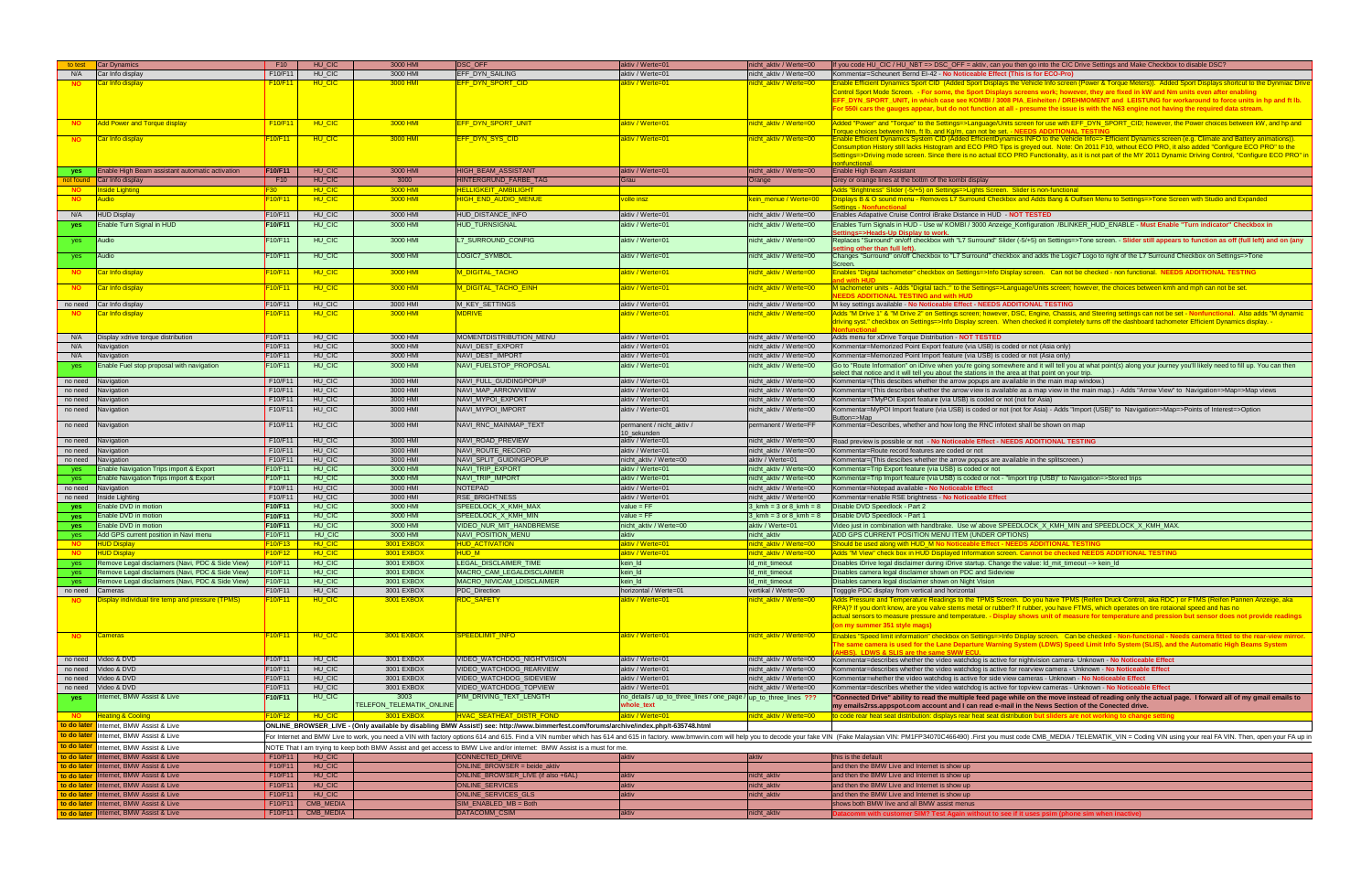| to do later Internet, BMW Assist & Live                                                 | F10/F11                          | CMB_MEDIA     |                                               | <b>DUN_PROFILE</b>              | aktiv                                                           | nicht_aktiv                    |                                                                                                                                                                                                                                                 |
|-----------------------------------------------------------------------------------------|----------------------------------|---------------|-----------------------------------------------|---------------------------------|-----------------------------------------------------------------|--------------------------------|-------------------------------------------------------------------------------------------------------------------------------------------------------------------------------------------------------------------------------------------------|
| Heating & Cooling<br>no need                                                            | F10/F11                          | <b>IHKA</b>   | 3000 IHKA_Codierdaten                         | <b>MEMORY UMLUFT</b>            | aktiv                                                           | nicht aktiv                    | Always Remember Air Recirculating                                                                                                                                                                                                               |
| Play DivX/Xvid videos<br>not found                                                      | F <sub>10</sub> /F <sub>11</sub> | HU NBT        | 3000 HMI                                      | <b>ENT CODEC OGG</b>            | aktiv                                                           | nicht_aktiv                    | <b>ENABLE ADDITIONAL CODEC SUPPORT</b>                                                                                                                                                                                                          |
| Play DivX/Xvid videos<br>not found                                                      | F <sub>10</sub> /F <sub>11</sub> | HU_NBT        | 3000 HMI                                      | ENT_CODEC_XVID                  | aktiv                                                           | nicht_aktiv                    | <b>ENABLE ADDITIONAL CODEC SUPPORT</b>                                                                                                                                                                                                          |
| Play DivX/Xvid videos<br>not found                                                      | F <sub>10</sub> /F <sub>11</sub> | HU_NBT        | 3000 HMI                                      | ENT_CODEC_VDC                   | aktiv                                                           | nicht_aktiv                    | <b>ENABLE ADDITIONAL CODEC SUPPORT</b>                                                                                                                                                                                                          |
| Play DivX/Xvid videos<br>not found                                                      | F10/F11                          | HU_NBT        | 3000 HMI                                      | ENT_MC_VIDEO_SUPPORT            | aktiv / Werte=01                                                | nicht_aktiv / Werte=00         | Allows videos to be stored to the internal hard drive                                                                                                                                                                                           |
| <b>USB Video Playback</b>                                                               | F10/F11                          | HU NBT        | 3003                                          | API USB VIDEO                   | <b>Both</b>                                                     |                                | Enable USB video                                                                                                                                                                                                                                |
| not found                                                                               |                                  |               |                                               |                                 |                                                                 |                                |                                                                                                                                                                                                                                                 |
| Internet, BMW Assist & Live<br>not found                                                | <b>F30</b>                       | <b>HU_NBT</b> | 3003                                          | <b>WLAN_STATUS</b>              | aktiv                                                           | nicht_aktiv                    | Once you have the Wifi/Hotspot feature enabled your HU will act as a Hotspot and you                                                                                                                                                            |
|                                                                                         |                                  |               |                                               |                                 |                                                                 |                                | If you have a client (laptop/itouch/iPad/Android phone/tablet, DLNA enabled hard drives etc) which support DLNA you'll be able to connect as a client and stream<br>usic/video. You should see a new media source (USB, Library, Bluetooth etc) |
| Internet, BMW Assist & Live<br>not found                                                | F30                              | HU NBT        | 3003                                          | <b>WLAN_MODUS</b>               |                                                                 |                                | WLAN - You'll then need to install a DLNA/UPnP media sharing server on your laptop or phone to be able to use this                                                                                                                              |
| Internet, BMW Assist & Live<br>not found                                                | F30                              | HU NBT        | 3003                                          | WLAN_SIGNAL_STRENGTH            | incar                                                           |                                | WLAN - You'll then need to install a DLNA/UPnP media sharing server on your laptop or phone to be able to use this                                                                                                                              |
|                                                                                         |                                  |               |                                               | ENT MC WLAN STREAM DMP COVERART |                                                                 |                                |                                                                                                                                                                                                                                                 |
| Video & DVD<br>not found                                                                | F30                              | HU_NBT        | 3003                                          |                                 | aktiv                                                           | nicht_aktiv                    | WLAN - You'll then need to install a DLNA/UPnP media sharing server on your laptop or phone to be able to use this                                                                                                                              |
| Video & DVD<br>not found                                                                | <b>F30</b>                       | HU_NBT        | 3003                                          | ENT_MC_WLAN_STREAM_DMP_VIDEO    | aktiv                                                           | nicht_aktiv                    | WLAN - You'll then need to install a DLNA/UPnP media sharing server on your laptop or phone to be able to use this                                                                                                                              |
| Video & DVD<br>not found                                                                | <b>F30</b>                       | HU NB1        | 3003                                          | ENT MC WLAN STREAM DMP          | aktiv                                                           | icht_aktiv                     | WLAN - You'll then need to install a DLNA/UPnP media sharing server on your laptop or phone to be able to use this                                                                                                                              |
| Video & DVD<br>not found                                                                | <b>F30</b>                       | HU_NBT        | 3000                                          | <b>HUD ENTERTAINMENTLIST</b>    | aktiv                                                           | nicht_aktiv                    | adds checkbox under Settings -> Heads Up Display -> Displayed Information menu                                                                                                                                                                  |
|                                                                                         |                                  |               |                                               |                                 |                                                                 |                                | for "Entertainment/Telephone". He<br>ever the checkbox cannot be                                                                                                                                                                                |
| Lane Departure<br><b>ves</b>                                                            | F10                              | ICM QL        | 3000 Daten                                    | Hc2_i_CPar_Aktiv_v_low          | 25 kmh                                                          | default is 50 km/h             | Active blind spot minimum speed activation setting - does not work below 25 kmh (gives a system error)                                                                                                                                          |
| A/C to stay off or remeber the last used setting<br>no need                             | F10/F11                          | <b>IHKA</b>   | 3000 IHKA_Codierdaten                         |                                 | aktiv / Werte=01                                                | nicht_aktiv / Werte=00         | A/C to remeber to stay off when you powered it off last time you turn off the car key                                                                                                                                                           |
| Mirrors, Windows & Doors<br>no need                                                     | F10/F11                          | <b>JBBFE</b>  | 3070                                          | FH_TUER_AUF_STOP_MAUT           | nicht_aktiv                                                     | aktiv                          | Opening doors (REAR) will not interrupt window roll up operation. Normally, if you open a door while the window is automatically rolling up, it will stop the operation.                                                                        |
| Enable High Beam assistant automatic activation                                         | F10/F11                          | <b>KAFAS</b>  | 3015                                          | FLA_ON_OFF                      | aktiv / Werte=01                                                | nicht_aktiv / Werte=00         | This feature disables it. May need to wait for iDrive to reset for activation<br>Enable High Beam Assistant                                                                                                                                     |
| yes                                                                                     |                                  | <b>KAFAS</b>  |                                               |                                 |                                                                 |                                |                                                                                                                                                                                                                                                 |
| Lane Departure<br>yes                                                                   | F10/F11                          |               | 3000 TLC_CODING                               | ANZEIGEVARIANTE                 | anz_var_02                                                      | anz_var_04                     | Lane departure warning system, The display in the instrument cluster (and HUD): No lines shown by default. They only show up (along with the two triangles) when at<br>east one lane marking (or a curb) are detected                           |
| Lane Departure<br>yes                                                                   | F10/F11                          | <b>KAFAS</b>  | 3000 TLC_CODING                               | ROAD_EDGE_WARNING_ENABLED       | aktiv / Werte=grass_curb                                        | nicht_aktiv / Werte=00         | As presently set, it detects only road markings (i.e. painted lane markings). With the following code change, it can also detect grass and road sides                                                                                           |
| Increase vibration for lane departure warning                                           | F10/F11                          | <b>KAFAS</b>  | <b>3006 TLC ACTUATOR</b>                      | <b>VIBRATION VALUE</b>          | Werte = 16.17.18.18.19.1A.                                      | Werte=06.07.08.08.09           | Vibration value increases with speed?, see if I can set it to vibrate a little more                                                                                                                                                             |
| yes                                                                                     |                                  |               |                                               |                                 |                                                                 |                                |                                                                                                                                                                                                                                                 |
|                                                                                         |                                  |               |                                               |                                 |                                                                 |                                | Every time when you code "Kombi" Module you will get a warning in your cluster saying some thing malfunctioned and you have to take your car to nearest BMW dealer and it goes off once the coding is completed and you will l                  |
| Car Info display<br>NO <b>NO</b>                                                        | F10/F11                          | <b>KOMBI</b>  | 3000 Anzeige Konfiguration   SPA_SPORT_ENABLE |                                 | <mark>aktiv / Werte=01</mark>                                   | nicht aktiv / Werte=00         | SAT S1 though S7                                                                                                                                                                                                                                |
| Display digital speed on cluster<br><b>NO</b>                                           | <b>F10/F11</b>                   | <b>KOMBI</b>  | 3000 Anzeige_Konfiguration  BC_DIGITAL_V      |                                 | aktiv / Werte=01                                                | nicht_aktiv / Werte=00_        | Digital Speed in MPH is a new option in BC                                                                                                                                                                                                      |
| Display digital speed on cluster<br><b>NO</b>                                           | F10/F11                          | Kombi         | 3000 Anzeige Konfiguration BMW LOGO           |                                 | MPM                                                             |                                | Displays M performance logo in the                                                                                                                                                                                                              |
| <b>NO</b><br>Car Info display                                                           | F10/F11                          | <b>KOMBI</b>  | 3000 Anzeige_Konfiguration                    | BC_V_KORREKTUR                  | <mark>nicht_aktiv</mark>                                        | aktiv / Werte=01               | 3C calculation with the speedometer curve - correction for analog / Head up display speed - disabling those corrections , you will be able to see the real speed. Can                                                                           |
|                                                                                         |                                  |               |                                               |                                 |                                                                 |                                | ot find BC DIGITAL V KORREKTUR for correction of digital speed.                                                                                                                                                                                 |
| Set clock from GPS<br>yes                                                               | F10/F11                          | <b>KOMBI</b>  | 3000 Anzeige_Konfiguration                    | GPS_UHR                         | aktiv                                                           | nicht_aktiv                    | <b>ENABLE GPS SYNC FOR CLOCK</b>                                                                                                                                                                                                                |
| Enable Turn Signal in HUD<br><b>yes</b>                                                 | F10/F11                          | <b>KOMBI</b>  | 3000 Anzeige Konfiguration                    | <b>BLINKER HUD ENABLE</b>       | aktiv                                                           | nicht aktiv                    | Enables Turn Signals in HUD - Use w/ HU_CIC / 3000 HMI/ HUD_TURNSIGNAL                                                                                                                                                                          |
| <b>HUD Display</b><br>no need                                                           | F10/F11                          | <b>KOMBI</b>  | 3000 Anzeige_Konfiguration                    | HUD_START_UP_SCREEN_ANZ_ZEIT    | aktiv / Werte=01                                                | nicht aktiv / Werte=00         | At the start of the HUD will appear, this screen for encoded time. In 1 s increments. 0s = no display                                                                                                                                           |
| Enable Radio Menu in HUD<br>not found                                                   | F <sub>10</sub> /F <sub>11</sub> | <b>KOMBI</b>  | 3000 Anzeige_Konfiguration                    | HUD ENTERTAINMENT ENABLI        | aktiv / Werte=01                                                | nicht_aktiv / Werte=00         | Enables radio menu                                                                                                                                                                                                                              |
| Display telephone list in HUD<br>not found                                              | F <sub>10</sub> /F <sub>11</sub> | <b>KOMBI</b>  | 3000 Anzeige_Konfiguration                    | HUD_TELEFONANRUF_ENABLE         | aktiv / Werte=01                                                | nicht_aktiv / Werte=00         | Enables recent calls list to be displayed                                                                                                                                                                                                       |
| Display telephone list in HUD<br>not found                                              | F <sub>10</sub> /F <sub>11</sub> | <b>KOMBI</b>  | 3000 Anzeige_Konfiguration                    | HUD_TELEFONBUCH_ENABLE          | aktiv / Werte=01                                                | nicht_aktiv / Werte=00         | Doesn't seem to do anything, should display full contact list                                                                                                                                                                                   |
| Display voice command in HUD<br>not found                                               | F <sub>10</sub> /F <sub>11</sub> | <b>KOMBI</b>  | 3000 Anzeige_Konfiguration                    | HUD_SPRACHEINGABE_ENABLE        | aktiv / Werte=01                                                | nicht_aktiv / Werte=00         | Display voice command on HUD                                                                                                                                                                                                                    |
| <b>HUD Display</b><br>yes                                                               | F10/F11                          | <b>KOMBI</b>  | 3000 Anzeige_Konfiguration                    | HUD_TLC_ENABLE                  | aktiv / Werte=01                                                | nicht_aktiv / Werte=00         | Display Lane Change on HUD. Was already aktiv for my car                                                                                                                                                                                        |
|                                                                                         | F10/F11                          | <b>KOMBI</b>  |                                               | <b>CANG_AKUSTIK_ENABLE</b>      |                                                                 |                                |                                                                                                                                                                                                                                                 |
| N/A<br>Other Reminders & Warnings                                                       |                                  |               | 3000 Anzeige_Konfiguration                    |                                 | aktiv                                                           | nicht_aktiv                    | Enables the reverse gear gong for Japan - No Noticeable Effect                                                                                                                                                                                  |
| <mark>Car Info display</mark><br><b>NO</b>                                              | -10/F11                          | <b>KOMBI</b>  | 3003 FZG_Ausstattung                          | <u>PA_ENABLE</u>                | <mark>aktiv / Werte=01</mark>                                   | <u>iicht_aktiv / Werte=00_</u> | nables the gear shift indicator - Part of EfficientDynamics. Requires 6MT. Gear indicator displays in upper left corner of BC indicating proper gear for maximum<br>tel efficency. NEEDS TO BE TESTED W/ 6MT AND ECO PRO MODE                   |
| <b>NO</b><br><b>Cameras</b>                                                             | F10/F11                          | <b>KOMBI</b>  | 3003 FZG_Ausstattung                          | SPEED_LIMIT                     | aktiv / Werte=01                                                | <u>iicht_aktiv / Werte=00_</u> | peed Limit Display - Presumed to work in conjunction with SPEEDLIMIT_INFO - Non-functional - Needs camera fitted to the rear-view mirror. The same                                                                                              |
|                                                                                         |                                  |               |                                               |                                 |                                                                 |                                | amera is used for the Lane Departure Warning System (LDWS) Speed Limit Info System (SLIS), and the Automatic High Beams System (AHBS). LDWS &                                                                                                   |
|                                                                                         |                                  |               |                                               |                                 |                                                                 |                                |                                                                                                                                                                                                                                                 |
| <b>not found</b> Automatic Night Vision activation, detection and warning i F10/F11     |                                  | <b>KOMBI</b>  | 3003 FZG_Ausstattung                          | <b>FGS_NIVI_KI_ENABLE</b>       | aktiv                                                           | nicht_aktiv                    | One problem (in the F10) with the system is that the camera has to be turned on and actively showing the image before pedestrian warnings can be issued. Very few                                                                               |
|                                                                                         |                                  |               |                                               |                                 |                                                                 |                                | of us run around with the infrared camera urned on occupying most of the central information display. With the changes below, your system will essentially be on at                                                                             |
|                                                                                         |                                  |               |                                               |                                 |                                                                 |                                | all times (at night of course), monitoring for pedestrians in the background and providing you warnings via the cluster and/or the HUD.                                                                                                         |
|                                                                                         |                                  |               |                                               |                                 |                                                                 |                                |                                                                                                                                                                                                                                                 |
| Car Info display<br><b>NO</b>                                                           | <b>F10/F11</b>                   | <b>KOMBI</b>  | 3008 PIA_Einheiten                            | <b>REHMOMENT</b>                | <u>Nm / lb_ft / kgm</u>                                         | <b>Nm</b>                      | <u> Force Sport Displays units in ft lb. - 0 - default 1 - Nm 2 - lb-ft 3 – kgm 4-15 Reserve</u>                                                                                                                                                |
| Car Info display<br><b>NO</b>                                                           | <b>F10/F11</b>                   | <b>KOMBI</b>  | 3008 PIA_Einheiten                            | <b>EISTUNG</b>                  | kW/PS_                                                          | <b>kW</b>                      | Force Sport Displays units in hp. - 0 - default 1 - kW 2 - PS 3-15 Reserve -                                                                                                                                                                    |
| <b>Other Reminders &amp; Warnings</b><br>not found                                      | F <sub>10</sub>                  | <b>KOMBI</b>  | 3000                                          | VOICE_LANGUAGE_RR_US            | aktiv / Werte=01                                                | nicht_aktiv                    | Rolls Royce UK femal voice for Navigation                                                                                                                                                                                                       |
| Automatic Night Vision activation, detection and warning i F10/F11<br>yes               |                                  | <b>NIV</b>    | 3000 Basic_Functions                          | CC_Messages                     | <b>ACTIVE NV2P BD</b>                                           | <b>ACTIVE NV2</b>              | Not useful without PED_DET_IN_BACKGROUND & FGS_NIVI_KI_ENABLE                                                                                                                                                                                   |
| Automatic Night Vision activation, detection and warning i F10/F11<br>yes               |                                  | NIV           | 3000 Basic_Functions                          | Light_Sensor                    | ON_WITH_PWR_ON                                                  | ON WITH RLS INFO               | Not useful without PED_DET_IN_BACKGROUND & FGS_NIVI_KI_ENABLE                                                                                                                                                                                   |
| Automatic Night Vision activation, detection and warning <i>i</i> F10/F11<br>yes        |                                  | <b>NIV</b>    | 3250 Pedestrian 1                             | <b>USE ACUTE WARNING</b>        | AW ON                                                           | AW OFF                         | Not useful without PED DET IN BACKGROUND & FGS NIVI KI ENABLE                                                                                                                                                                                   |
| <b>Automatic Night Vision activation, detection and warning i</b> F10/F11               |                                  | <b>NIV</b>    | 3250 Pedestrian_1                             | <b>JUSE_ACUTE_SOUND</b>         | AW_ON                                                           | AW_OFF                         | Not useful without        PED_DET_IN_BACKGROUND & FGS_NIVI_KI_ENABLE                                                                                                                                                                            |
| Automatic Night Vision activation, detection and warning <i>i</i> F10/F11<br><b>yes</b> |                                  | <b>NIV</b>    | 3252 Pedestrian 3                             | R1_ACTIVE                       | AW_ON                                                           | AW OFF                         | Not useful without PED_DET_IN_BACKGROUND & FGS_NIVI_KI_ENABLE                                                                                                                                                                                   |
|                                                                                         |                                  | NIV           |                                               | <b>PED DET IN BACKGROUND</b>    | <b>ON</b>                                                       | <b>OFF</b>                     | This is key for Night Vision in the background                                                                                                                                                                                                  |
| Automatic Night Vision activation, detection and warning <i>i</i> F10/F11<br>not found  |                                  |               | 3253 Pedestrian 4                             |                                 |                                                                 |                                |                                                                                                                                                                                                                                                 |
| Automatic Night Vision activation, detection and warning i F10/F11<br>not found         |                                  | <b>NIV</b>    | 3253 Pedestrian_4                             | <b>BD MINIMUM SPEED</b>         | $W$ erte=00                                                     | Werte=08                       | This will allow detection of pedestrians at any speed. Normally this is only active at speeds of 8 mph or higher                                                                                                                                |
| Automatic Night Vision activation, detection and warning <i>i</i> F10/F11<br><b>NO</b>  |                                  | NIV           | 3240 DTC_Enable                               | <b>DTC ENABLE 13</b>            | CL15on-DTCon - BD enabled                                       | CL15on-DTCon - BD disable      |                                                                                                                                                                                                                                                 |
| Activate/Deactivate side, top, rear cameras at selected sp F10/F11<br>no need           |                                  | PDC           | 3009                                          | D_SCHWELLE_1                    | Abschaltschwelle_ab_09-09                                       |                                | Abschaltschwelle ab 09-09 max distance in meters to disable top camera view - Change to Werte = $FF$                                                                                                                                            |
|                                                                                         |                                  |               |                                               |                                 | Werte = 0F or<br>Abschaltschwelle_bis_09-09                     |                                |                                                                                                                                                                                                                                                 |
|                                                                                         |                                  |               |                                               |                                 | Werte = 14 or Abschaltschwelle 0-                               |                                |                                                                                                                                                                                                                                                 |
|                                                                                         |                                  |               |                                               |                                 | Kanal_vorn / Werte = 00                                         |                                |                                                                                                                                                                                                                                                 |
| Activate/Deactivate side, top, rear cameras at selected sp F10/F11<br>yes               |                                  | PDC           | 3009                                          | D_SCHWELLE_2                    | Abschaltschwelle_ab_09-09                                       |                                | Abschaltschwelle_ab_09-09 max distance in meters to disable rear camera view - Change to Werte = FF                                                                                                                                             |
|                                                                                         |                                  |               |                                               |                                 | Werte = FF or                                                   |                                |                                                                                                                                                                                                                                                 |
|                                                                                         |                                  |               |                                               |                                 | Abschaltschwelle_bis_09-09                                      |                                |                                                                                                                                                                                                                                                 |
|                                                                                         |                                  |               |                                               |                                 | Werte = 14 or Abschaltschwelle 0-                               |                                |                                                                                                                                                                                                                                                 |
|                                                                                         |                                  |               |                                               |                                 | Kanal vorn / Werte = 00                                         |                                |                                                                                                                                                                                                                                                 |
| no need Activate/Deactivate side, top, rear cameras at selected sp F10/F11              |                                  | <b>PDC</b>    | 3009                                          | J_SCHWELLE_1                    | Abschaltschwelle_ab_09-09                                       |                                | Abschaltschwelle_ab_09-09 max speed to disable top camera view - Change to Werte = FF                                                                                                                                                           |
|                                                                                         |                                  |               |                                               |                                 | Werte = 0F or                                                   |                                |                                                                                                                                                                                                                                                 |
|                                                                                         |                                  |               |                                               |                                 | Abschaltschwelle_bis_09-09<br>Werte = 14 or Abschaltschwelle_0- |                                |                                                                                                                                                                                                                                                 |
|                                                                                         |                                  |               |                                               |                                 | Kanal vorn / Werte = 00                                         |                                |                                                                                                                                                                                                                                                 |
| Activate/Deactivate side, top, rear cameras at selected sp F10/F11                      |                                  | <b>PDC</b>    | 3009                                          | J_SCHWELLE_2                    | Abschaltschwelle_ab_09-09                                       |                                | Abschaltschwelle_ab_09-09 max speed to disable rear camera view - Change to Werte = FF                                                                                                                                                          |
|                                                                                         |                                  |               |                                               |                                 | Werte = FF or                                                   |                                |                                                                                                                                                                                                                                                 |
|                                                                                         |                                  |               |                                               |                                 |                                                                 |                                |                                                                                                                                                                                                                                                 |
|                                                                                         |                                  |               |                                               |                                 | Abschaltschwelle_bis_09-09                                      |                                |                                                                                                                                                                                                                                                 |
|                                                                                         |                                  |               |                                               |                                 | Werte = 14 or Abschaltschwelle 0-                               |                                |                                                                                                                                                                                                                                                 |
|                                                                                         |                                  |               |                                               |                                 | Kanal vorn / Werte = 00                                         |                                |                                                                                                                                                                                                                                                 |
| <b>not found</b> Remember climate and seats heating, cooling and massa F10/F11          |                                  | SM [6d]       | 3000 SM GLOBAL                                | <b>SA MEMORY ZEIT</b>           | Wert_Dauer / Werte=03 or Wert_15 /                              | Wert_15 / Werte=01             | Comment = time after switching off the optional clamp (see SA_Klemmen_FKT) within which a reconnection leads to the reactivation of the same options available                                                                                  |
|                                                                                         |                                  |               |                                               |                                 | Werte=01 or Wert_00 / Werte=00                                  |                                | seat heating, seat ventilation, massage and active seat in each of the last active stage (delivery condition is equivalent to 15 minutes)                                                                                                       |
|                                                                                         |                                  |               |                                               |                                 |                                                                 |                                | 0: (no wake) 0 minutes;                                                                                                                                                                                                                         |
|                                                                                         |                                  |               |                                               |                                 |                                                                 |                                | 1: $15$ minutes;                                                                                                                                                                                                                                |
| Adjust Driver and Passenger seat cooling default tempera F10/F11                        |                                  | SM (6d)       | 3002 Sonderausstattung                        | KL_T_SOLL_L1                    | value = $1A$                                                    | $default = 23$                 | 2: 24 hours;<br>3: infinity (always reactivate);<br>Driver Seat cooler position 1 cushion Werte=1A(26deg)                                                                                                                                       |

| nicht_aktiv            |                                                                                                                                                                          |
|------------------------|--------------------------------------------------------------------------------------------------------------------------------------------------------------------------|
| nicht_aktiv            | Always Remember Air Recirculating                                                                                                                                        |
|                        |                                                                                                                                                                          |
| nicht_aktiv            | <b>ENABLE ADDITIONAL CODEC SUPPORT</b>                                                                                                                                   |
| nicht_aktiv            | <b>ENABLE ADDITIONAL CODEC SUPPORT</b>                                                                                                                                   |
| nicht_aktiv            | <b>ENABLE ADDITIONAL CODEC SUPPORT</b>                                                                                                                                   |
| nicht_aktiv / Werte=00 | Allows videos to be stored to the internal hard drive                                                                                                                    |
|                        |                                                                                                                                                                          |
|                        | Enable USB video                                                                                                                                                         |
| nicht_aktiv            | Once you have the Wifi/Hotspot feature enabled your HU will act as a Hotspot and you                                                                                     |
|                        | If you have a client (laptop/itouch/iPad/Android phone/tablet, DLNA enabled hard drives etc) which support DLNA you'll be able to connect as a client and stream         |
|                        | music/video . You should see a new media source (USB, Library, Bluetooth etc)                                                                                            |
|                        | WLAN - You'll then need to install a DLNA/UPnP media sharing server on your laptop or phone to be able to use this                                                       |
|                        | WLAN - You'll then need to install a DLNA/UPnP media sharing server on your laptop or phone to be able to use this                                                       |
| nicht aktiv            | WLAN - You'll then need to install a DLNA/UPnP media sharing server on your laptop or phone to be able to use this                                                       |
|                        |                                                                                                                                                                          |
| nicht aktiv            | WLAN - You'll then need to install a DLNA/UPnP media sharing server on your laptop or phone to be able to use this                                                       |
| nicht_aktiv            | WLAN - You'll then need to install a DLNA/UPnP media sharing server on your laptop or phone to be able to use this                                                       |
| nicht aktiv            | adds checkbox under Settings -> Heads Up Display -> Displayed Information menu                                                                                           |
|                        | for "Entertainment/Telephone". However the checkbox cannot be selecte                                                                                                    |
| default is 50 km/h     | Active blind spot minimum speed activation setting - does not work below 25 kmh (gives a system error)                                                                   |
| nicht_aktiv / Werte=00 | A/C to remeber to stay off when you powered it off last time you turn off the car key                                                                                    |
|                        |                                                                                                                                                                          |
| aktiv                  | Opening doors (REAR) will not interrupt window roll up operation. Normally, if you open a door while the window is automatically rolling up, it will stop the operation. |
|                        | This feature disables it. May need to wait for iDrive to reset for activation                                                                                            |
| nicht_aktiv / Werte=00 | Enable High Beam Assistant                                                                                                                                               |
| anz_var_04             | Lane departure warning system, The display in the instrument cluster (and HUD): No lines shown by default. They only show up (along with the two triangles) when at      |
|                        | least one lane marking (or a curb) are detected                                                                                                                          |
| nicht aktiv / Werte=00 | As presently set, it detects only road markings (i.e. painted lane markings). With the following code change, it can also detect grass and road sides                    |
| Werte=06,07,08,08,09,  | Vibration value increases with speed?, see if I can set it to vibrate a little more                                                                                      |
|                        |                                                                                                                                                                          |
|                        | lleted and you will loose the date/time you have to set it every time you code Kombi                                                                                     |
| nicht_aktiv / Werte=00 | SAT S1 though S7                                                                                                                                                         |
| nicht_aktiv / Werte=00 | Digital Speed in MPH is a new option in BC                                                                                                                               |
| AG                     | Displays M performance logo in the                                                                                                                                       |
| aktiv / Werte=01       | BC calculation with the speedometer curve - correction for analog / Head up display speed - disabling those corrections, you will be able to see the real speed. Can     |
|                        | not find BC DIGITAL_V_KORREKTUR for correction of digital speed.                                                                                                         |
|                        |                                                                                                                                                                          |
| nicht_aktiv            | <b>ENABLE GPS SYNC FOR CLOCK</b>                                                                                                                                         |
| nicht_aktiv            | Enables Turn Signals in HUD - Use w/ HU_CIC / 3000 HMI/ HUD_TURNSIGNAL                                                                                                   |
| nicht_aktiv / Werte=00 | At the start of the HUD will appear, this screen for encoded time. In 1 s increments. $0s = no$ display                                                                  |
| nicht_aktiv / Werte=00 | Enables radio menu                                                                                                                                                       |
|                        |                                                                                                                                                                          |
| nicht_aktiv / Werte=00 | Enables recent calls list to be displayed                                                                                                                                |
| nicht_aktiv / Werte=00 | Doesn't seem to do anything, should display full contact list                                                                                                            |
| nicht_aktiv / Werte=00 | Display voice command on HUD                                                                                                                                             |
| nicht_aktiv / Werte=00 | Display Lane Change on HUD. Was already aktiv for my car                                                                                                                 |
|                        |                                                                                                                                                                          |
| nicht_aktiv            | Enables the reverse gear gong for Japan - No Noticeable Effect                                                                                                           |
| nicht_aktiv / Werte=00 | Enables the gear shift indicator - Part of EfficientDynamics. Requires 6MT. Gear indicator displays in upper left corner of BC indicating proper gear for maximum        |
|                        | fuel efficency. NEEDS TO BE TESTED W/ 6MT AND ECO PRO MODE                                                                                                               |
| nicht_aktiv / Werte=00 | Speed Limit Display - Presumed to work in conjunction with SPEEDLIMIT_INFO - Non-functional - Needs camera fitted to the rear-view mirror. The same                      |
|                        | camera is used for the Lane Departure Warning System (LDWS) Speed Limit Info System (SLIS), and the Automatic High Beams System (AHBS). LDWS &                           |
|                        | <b>SLIS are the same SWW ECU</b>                                                                                                                                         |
| nicht_aktiv            | One problem (in the F10) with the system is that the camera has to be turned on and actively showing the image before pedestrian warnings can be issued. Very few        |
|                        | of us run around with the infrared camera urned on occupying most of the central information display. With the changes below, your system will essentially be on at      |
|                        | all times (at night of course), monitoring for pedestrians in the background and providing you warnings via the cluster and/or the HUD.                                  |
|                        |                                                                                                                                                                          |
| <u>Nm</u>              | <u> Force Sport Displays units in ft lb. - 0 - default 1 - Nm 2 - lb-ft 3 – kgm 4-15 Reserve</u>                                                                         |
| kW                     |                                                                                                                                                                          |
|                        | Force Sport Displays units in hp. - 0 - default 1 - kW 2 - PS 3-15 Reserve -                                                                                             |
| nicht_aktiv            | Rolls Royce UK femal voice for Navigation                                                                                                                                |
| <b>ACTIVE_NV2</b>      | Not useful without PED DET IN BACKGROUND & FGS NIVI KI ENABLE                                                                                                            |
| ON WITH RLS INFO       | Not useful without PED_DET_IN_BACKGROUND & FGS_NIVI_KI_ENABLE                                                                                                            |
| AW OFF                 | Not useful without PED_DET_IN_BACKGROUND & FGS_NIVI_KI_ENABLE                                                                                                            |
|                        |                                                                                                                                                                          |
| AW_OFF                 | Not useful without PED_DET_IN_BACKGROUND & FGS_NIVI_KI_ENABLE                                                                                                            |
| AW_OFF                 | Not useful without PED DET IN BACKGROUND & FGS NIVI KI ENABLE                                                                                                            |
| <b>OFF</b>             | This is key for Night Vision in the background                                                                                                                           |
| Werte=08               | This will allow detection of pedestrians at any speed. Normally this is only active at speeds of 8 mph or higher.                                                        |
|                        |                                                                                                                                                                          |
|                        | CL15on-DTCon - BD disable No BD-Enabled or BD Disabled? What would be the Werte value?                                                                                   |
|                        | Abschaltschwelle_ab_09-09 max distance in meters to disable top camera view - Change to Werte = FF                                                                       |
|                        |                                                                                                                                                                          |
|                        |                                                                                                                                                                          |
|                        |                                                                                                                                                                          |
|                        |                                                                                                                                                                          |
|                        | Abschaltschwelle_ab_09-09 max distance in meters to disable rear camera view - Change to Werte = FF                                                                      |
|                        |                                                                                                                                                                          |
|                        |                                                                                                                                                                          |
|                        |                                                                                                                                                                          |
|                        |                                                                                                                                                                          |
|                        | Abschaltschwelle ab 09-09 max speed to disable top camera view - Change to Werte = FF                                                                                    |
|                        |                                                                                                                                                                          |
|                        |                                                                                                                                                                          |
|                        |                                                                                                                                                                          |
|                        |                                                                                                                                                                          |
|                        | Abschaltschwelle_ab_09-09 max speed to disable rear camera view - Change to Werte = FF                                                                                   |
|                        |                                                                                                                                                                          |
|                        |                                                                                                                                                                          |
|                        |                                                                                                                                                                          |
|                        |                                                                                                                                                                          |
|                        |                                                                                                                                                                          |
|                        |                                                                                                                                                                          |
| Wert_15 / Werte=01     | Comment = time after switching off the optional clamp (see SA_Klemmen_FKT) within which a reconnection leads to the reactivation of the same options available           |
|                        | seat heating, seat ventilation, massage and active seat in each of the last active stage (delivery condition is equivalent to 15 minutes)                                |
|                        | 0: (no wake) 0 minutes;                                                                                                                                                  |
|                        | $1: 15$ minutes;                                                                                                                                                         |
|                        | 2: 24 hours;<br>$\alpha$                                                                                                                                                 |